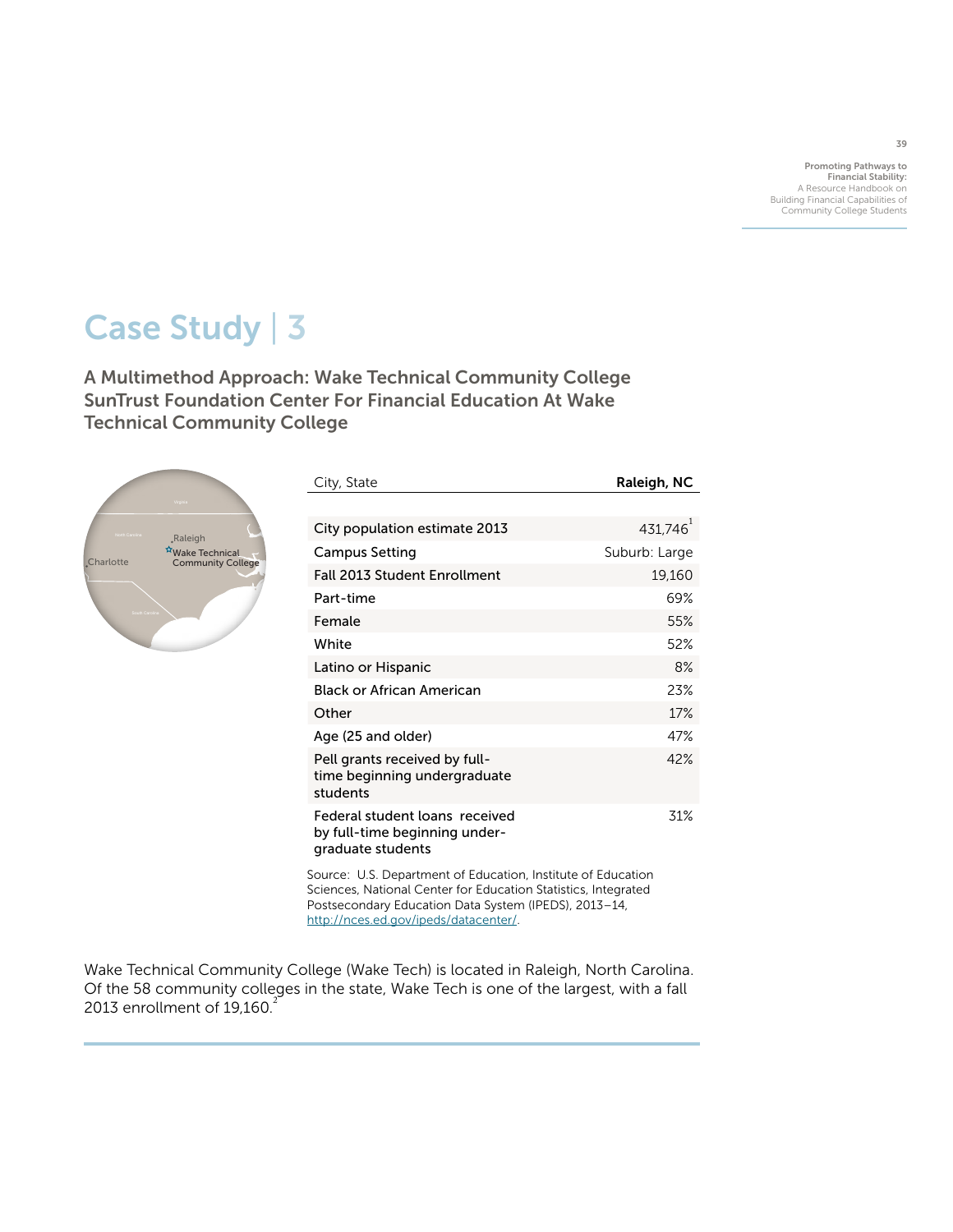### Summary

Concerned by the national trend of increasing student loan debt levels and the incidence of default rates among student loan borrowers locally, the president of Wake Tech put out a call to action to increase the financial literacy levels of students and the Wake Tech community. Partnerships were forged with a supportive financial institution and an expert in building financial capabilities. This led to the creation of a multimethod financial literacy initiative tailored to the needs and learning styles of currently enrolled Wake Tech students, General Education Degree (GED) and Adult Basic Education (ABE) learners, prospective students and their parents, Wake Tech employees, and Wake County citizens. Named the SunTrust Foundation Center for Financial Education at Wake Technical Community College, the initiative launched in January 2013 and since then has served hundreds of participants.

Promoting Pathways to Financial Stability: A Resource Handbook on Building Financial Capabilities of Community College Students

Case Study 3 A Multimethod Approach: Wake Technical Community College SunTrust Foundation Center For Financial Education At Wake Technical Community College

## Area of Need

The crippling student loan debt that is a national trend and student loan defaults by Wake Tech students motivated a close examination of the needs of Wake Tech students and community members in the area of personal finance. Learning about what students and community members know and don't know through structured focus groups and interviews was a way to craft tailored responses intended to help them be stewards of their education and financial decision making more broadly.

## Program Description

The SunTrust Foundation Center for Financial Education at Wake Tech Community College offers in-person workshops and online videos, works with Wake Tech faculty to integrate financial education content into their lesson plans, and embeds content into campus events and social networks (in-person as well as through virtual media). The center's workshops are delivered by an expert in the field of financial capabilities from the National Financial Educators Council (NFEC).<sup>3</sup>

Center staff choose content and delivery methods to match the needs of different audiences. Following the launch in early 2013, from January to April, the center delivered 15 events through a variety of methods including workshops, open houses, and professional development training sessions for faculty and staff. The content is tailored to each group. Techniques for budgeting and credit card and student loan management were offered to students, whereas retirement planning and investing were offered to faculty and staff. A focus on student-loan borrowing and responsible repayment was included in an open house for prospective students and their parents.

In addition to in-person standalone events, an NFEC instructor works with faculty to incorporate meaningfully into courses content related to effective management of personal finances. For example, in an economics course, the focus might be on the long-term implications of investing, whereas in a cosmetology class, borrowing and navigating the business loan process would be more helpful to students aspiring to own salons. An array of NFEC online videos are also available on demand, covering money management, savings strategies, responsible borrowing, and planning for future financial goals.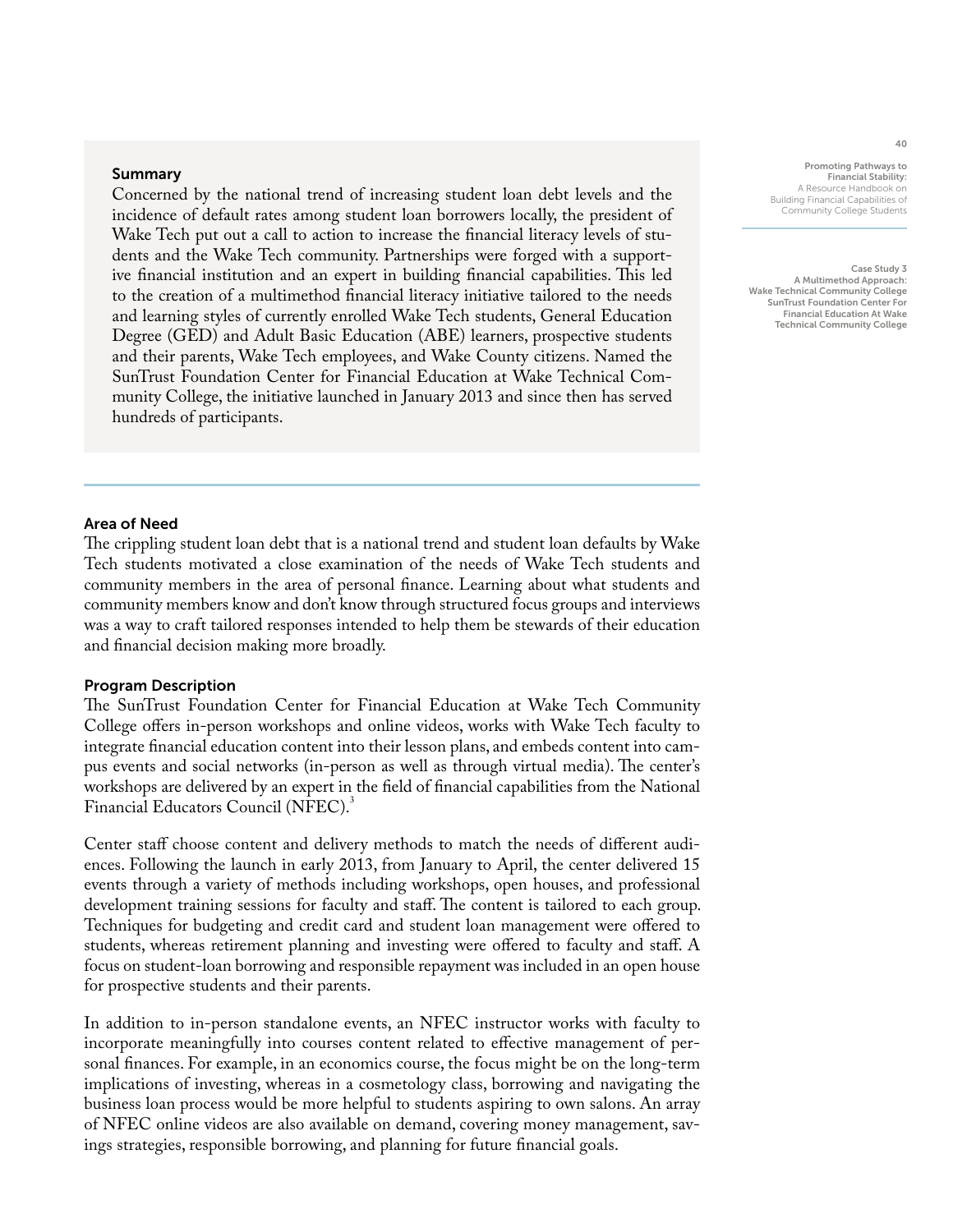The SunTrust Foundation Center for Financial Education at Wake Tech Community College is more of a conceptual center than a physical center, as content delivery occurs wherever targeted groups gather—whether in classrooms or in service facility space, as in the case of GED/ABE students. This allows for the flexibility to tailor content and delivery methods to the five key groups: Wake Tech students, GED/ABE learners, prospective students and parents, faculty and staff, and Wake County residents.

# Exploration and Adoption Phases

The national trend in rising student loan debt was a motivating factor for conceptualizing the center. The risk of delinquent repayment or default is high among Wake Tech dropouts, a trend prevalent among public two-year institutions. The college president attributed these trends in part to low levels of financial literacy and insufficient knowledge of how to navigate financial systems and institutions. To fill the knowledge gaps, the president invited student services and the Wake Tech Foundation—the fundraising arm of the institution to think about developing a financial literacy initiative at Wake Tech.

Student services staff and members of the Foundation came together to brainstorm possible solutions for a financial literacy initiative that would be multifaceted and broad enough for students and the public. At the time, Wake Tech did not have any course offerings that covered management of personal finances, nor did it have a faculty or staff member with the time or experience necessary to teach personal finance. Funding was needed to obtain the expertise to shape financial capability content and delivery.

Wake Tech staff reached out to the philanthropic division of a local financial institution, the SunTrust Foundation, to assess interest in supporting a financial literacy initiative.<sup>4</sup> Willingness to fund the effort was itself important, but Wake Tech was also looking for a funding partner that would champion and help shape the approach to building financial capabilities within the Wake Tech community. The SunTrust Foundation embraced the opportunity to contribute to Wake Tech's financial capability strategy and to associate its institutional brand with the effort.

While Wake Tech administrators were assessing options for funding partners, the staff began to look for content expertise. Flexibility in tailoring content and delivery suitable for diverse audiences was key, since Wake Tech staff envisioned expanding the scope of the initiative to include the wider Wake County community. Wake Tech selected the NFEC as its partner.

At the planning stage, a cross-sectional committee was appointed, consisting of loan specialists, financial aid specialists, Wake Tech faculty and staff, and community members. This group collaborated in making the program a reality.

# Implementation Phase

The SunTrust Foundation Center for Financial Education launched its efforts in January 2013 by offering a series of workshops to GED and ABE students in the ABE Center over a five-week period. The workshops were offered one day per week at two different times (2:30 p.m. and 7 p.m.). They were delivered by an NFEC instructor who shared videos and led students in hands-on activities in the areas of budgeting, financial planning, building credit, eliminating debt, beginning to invest, and the repayment of student loans. A proactive goal of the coursework was to get participants to build an action plan for improving their own financial situations in sustainable ways.

Promoting Pathways to Financial Stability: A Resource Handbook on Building Financial Capabilities of Community College Students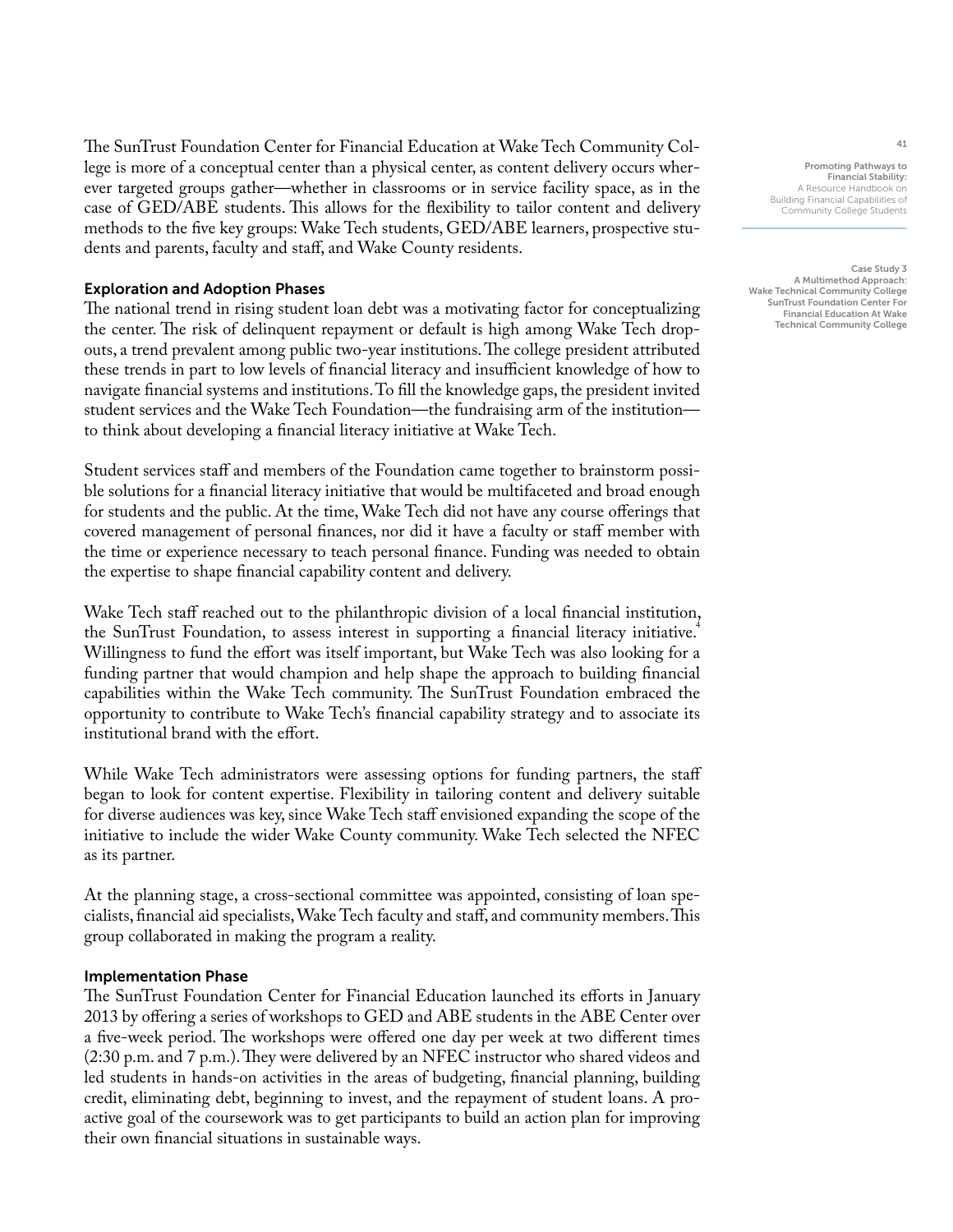Initially targeting GED and ABE students was an effective way for the center staff to work out implementation issues, such as where to deliver the first series of workshops and to assess how well the NFEC instructor resonated with students. The generally older GED/ ABE students who tended to be juggling more expenses were considered a priority for exposure to the workshop content. The following phase included a series of professional development workshops for Wake Tech faculty and staff.

During the planning phase, a survey was administered to faculty and staff, which revealed the findings:

- 52% reported a moderate to low understanding of "personal finance topics (budgeting, credit, savings, debt, etc.),"
- 83% reported a moderate to low understanding of "retirement planning topics (investments, estate planning, etc.)," and
- 94% believed that courses dedicated to money management would benefit them.

Center staff soon grasped the need for an enhanced financial capabilities approach that was systemic in nature, not just isolated to at-risk students. Building confidence among faculty and staff would empower them to engage in discussions with students and to refer students to the Center's resources. The targeted professional development workshop on retirement planning and investing covered investment preparation, risk management, inflation, and other areas of personal finance.

The center has also presented a series of workshops and events geared to a wider audience, a sampling of which follows:

- open houses for prospective students and their parents on financial aid and managing personal finances, co-led by a Wake Tech financial aid specialist and an NFEC instructor,
- project-based crash courses for students on a single topic, such as "Building Your Credit Rating," and
- targeted discussions of financial tools led by Wake Tech financial groups, such as the Economics Club.

Leveraging opportunities for tailoring content is a cornerstone of the center's efforts. As deemed appropriate, a handful of Wake Tech courses have been infused with financially relevant topics.

Customized delivery methods are being used to reach different audiences. For GED and ABE students, the in-person workshops were believed to be an effective means of content delivery that provided the level of program intensity these students need to work through material. For students who are accustomed to consuming information through online sources, an online learning interface provides 24/7 access to videos and interactive activities.

Ultimately, the justification for advocating that financial literacy content be incorporated into events and existing club activities, as well as into for-credit courses is to maximize the chances of reaching Wake Tech students who are characterized as "C.C.C." or "Car Campus Car." With their time constraints in mind, an enhanced version of the infused

Promoting Pathways to Financial Stability: A Resource Handbook on Building Financial Capabilities of Community College Students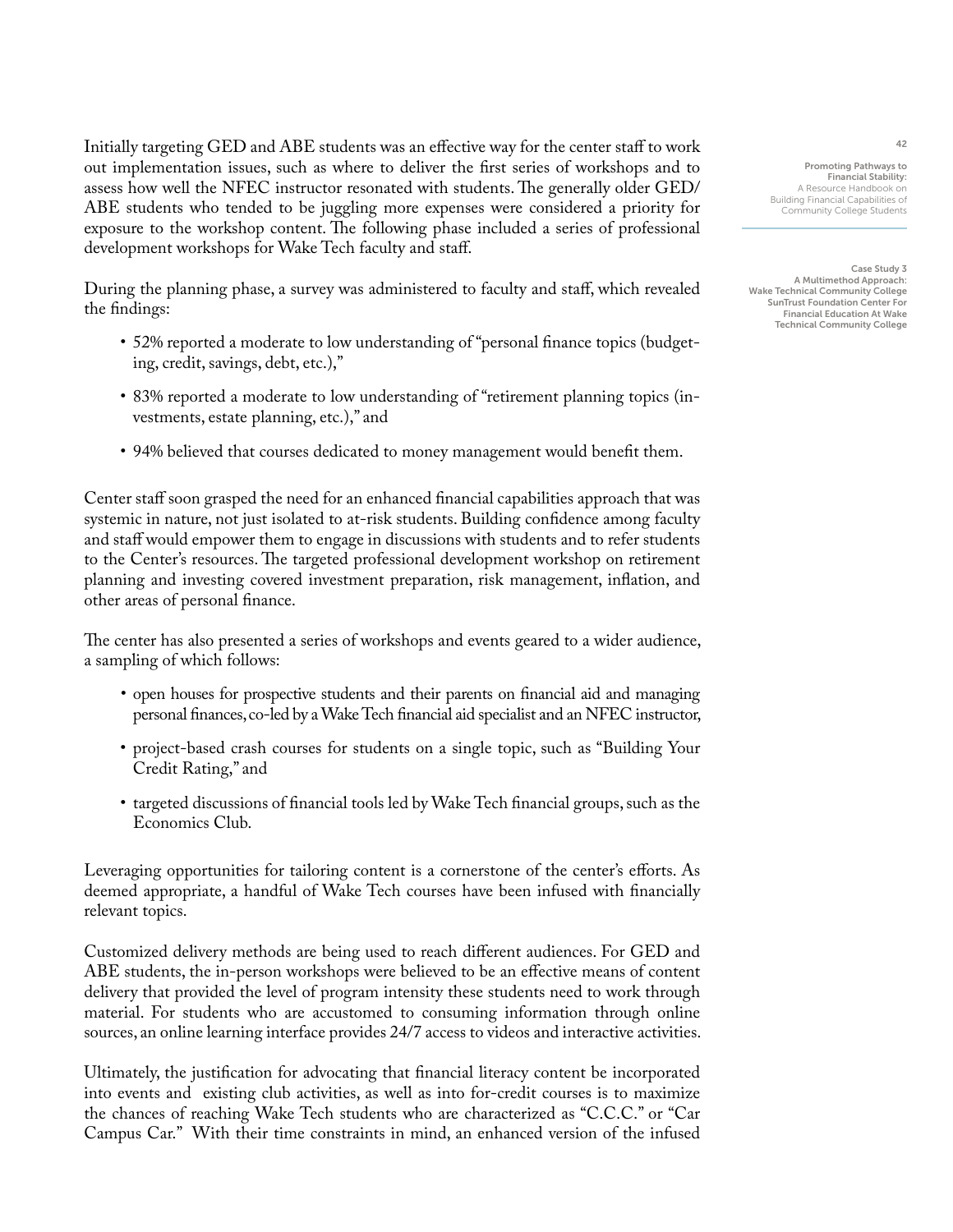approach is in the planning stages. It will aim to include opportunities for directly applying what is being learned in class. A possible example: Assisting cosmetology students to apply for small business loans or to leverage a matched savings account to help them reach their goal.

When recruitment and marketing are needed to attract participants, the center has relied on these types of tactics:

- referrals from Student Services and the financial aid counselors,
- word of mouth through student clubs that have engaged with the center,
- social media postings on Twitter and Facebook,
- campus-wide promotion of events on the Wake Tech website or through marketing materials distributed to departments,
- a "Spring Fling" event that gave students a chance to spend time in a money-booth full of cash and prizes, and
- a financial scavenger hunt for the chance to win an iPod or tablet computer.

# Utilization and Effectiveness

The variety of ways the center delivers content to its audiences makes it difficult to estimate how many people have engaged with the center's events and offerings. The workshops have reached more GED/ABE students than any other audience. At least 200 students participated in fall 2013. The typical open house may attract 500 prospective students and parents, but it's likely that only a portion of them interact with the financial aid and education instructors, given the informal, voluntary structure that may attract some guests for just a part of the session.

In the case of a structured workshop series, the center works with the NFEC instructor to administer pre- and post-workshop test surveys to assess changes in financial knowledge among workshop participants. For instance, among GED/ABE students attending workshops in January 2013, a pre-workshop test consisting of 20 items about financial basics showed that only 37 of 79 participants (47%) passed the exam. By the end of the series of classes, post-workshop tests revealed that 72 participants (91%) passed the tests.<sup>5</sup> Qualitative feedback indicated that students felt much more confident about money topics and thought the information would benefit them in the future.

Another method for capturing qualitative insights into students' grasp of the material is through student testimonials. One student shared her story about acquiring skills and knowledge that she had put into practice. Her story was accessible as an online video for other students to watch. Gathering more testimonials will serve a dual purpose by helping to publicize the center's resources while also providing center staff with insight about opportunities for program modifications.

# Sustainability, Funding, and Challenges

Wake Tech believes the center is successful due to having cultivated champions across the campus. Partnerships within the institution have created opportunities for bringing tailored content into a variety of departmental offerings and events targeting students and parents, as well as faculty and staff. External partnerships with the SunTrust Foundation and NFEC have been essential to planning, program design, and implementation.

Promoting Pathways to Financial Stability: A Resource Handbook on Building Financial Capabilities of Community College Students